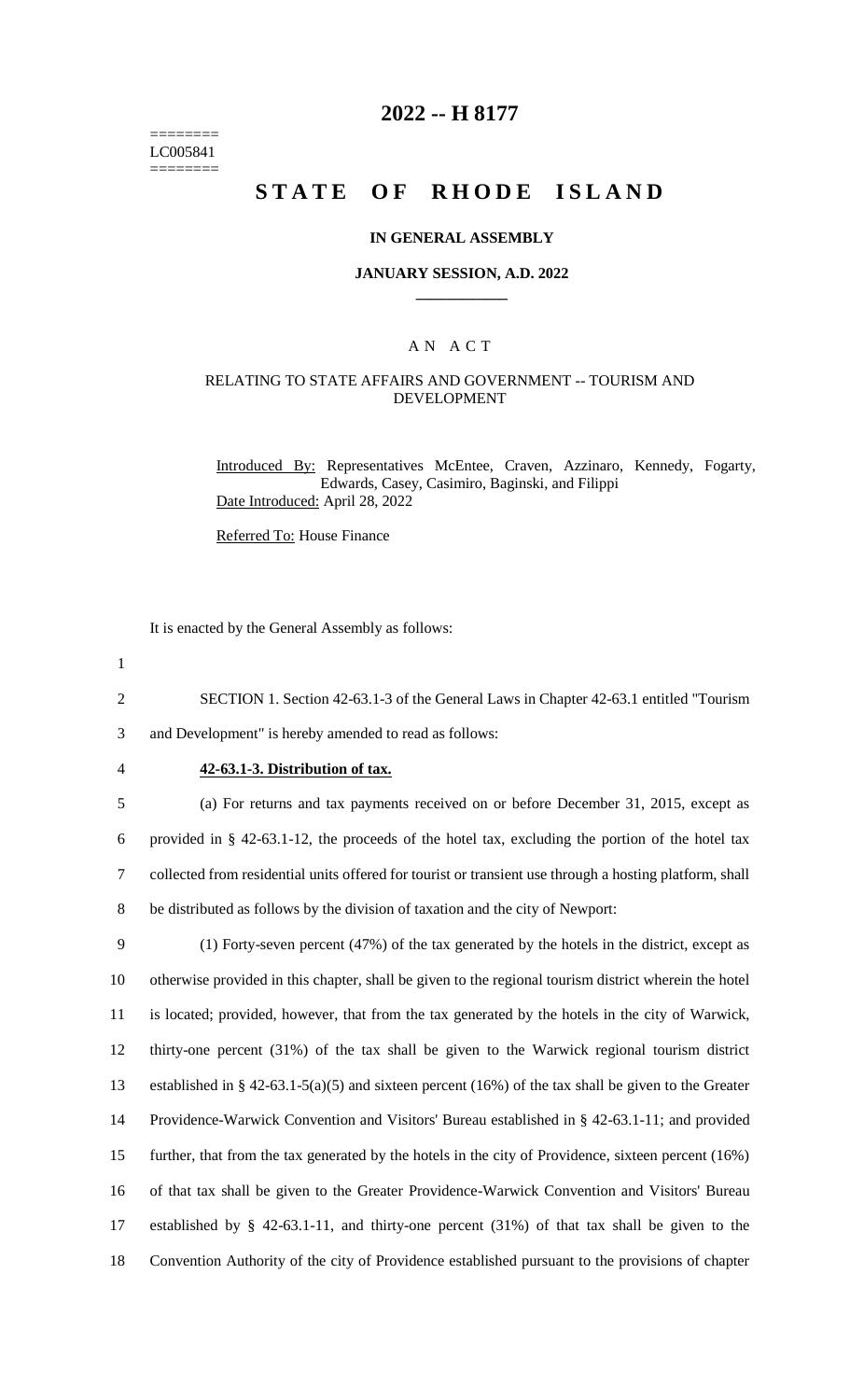84 of the public laws of January, 1980; provided, however, that the receipts attributable to the 2 district as defined in § 42-63.1-5(a)(7) shall be deposited as general revenues, and that the receipts attributable to the district as defined in § 42-63.1-5(a)(8) shall be given to the Rhode Island commerce corporation as established in chapter 64 of this title.

 (2) Twenty-five percent (25%) of the hotel tax shall be given to the city or town where the hotel that generated the tax is physically located, to be used for whatever purpose the city or town decides.

 (3) Twenty-one (21%) of the hotel tax shall be given to the Rhode Island commerce corporation established in chapter 64 of this title, and seven percent (7%) to the Greater Providence-Warwick Convention and Visitors' Bureau.

 (b) For returns and tax payments received after December 31, 2015, except as provided in § 42-63.1-12, the proceeds of the hotel tax, excluding the portion of the hotel tax collected from residential units offered for tourist or transient use through a hosting platform, shall be distributed as follows by the division of taxation and the city of Newport:

 (1) For the tax generated by the hotels in the Aquidneck Island district, as defined in § 42- 63.1-5, forty-two percent (42%) of the tax shall be given to the Aquidneck Island district, twenty- five (25%) of the tax shall be given to the city or town where the hotel that generated the tax is physically located, five percent (5%) of the tax shall be given to the Greater Providence-Warwick Convention and Visitors Bureau established in § 42-63.1-11, and twenty-eight percent (28%) of the tax shall be given to the Rhode Island commerce corporation established in chapter 64 of this title.

 (2) For the tax generated by the hotels in the Providence district as defined in § 42-63.1-5, twenty eight percent (28%) of the tax shall be given to the Providence district, twenty-five percent (25%) of the tax shall be given to the city or town where the hotel that generated the tax is physically located, twenty-three (23%) of the tax shall be given to the Greater Providence-Warwick Convention and Visitors Bureau established in § 42-63.1-11, and twenty-four (24%) of the tax shall be given to the Rhode Island commerce corporation established in chapter 64 of this title.

 (3) For the tax generated by the hotels in the Warwick district as defined in § 42-63.1-5, twenty-eight percent (28%) of the tax shall be given to the Warwick District, twenty-five percent (25%) of the tax shall be given to the city or town where the hotel that generated the tax is physically located, twenty-three percent (23%) of the tax shall be given to the Greater Providence-Warwick Convention and Visitors Bureau established in § 42-63.1-11, and twenty-four (24%) of the tax shall be given to the Rhode Island commerce corporation established in chapter 64 of this title.

(4) For the tax generated by the hotels in the Statewide district, as defined in § 42-63.1-5,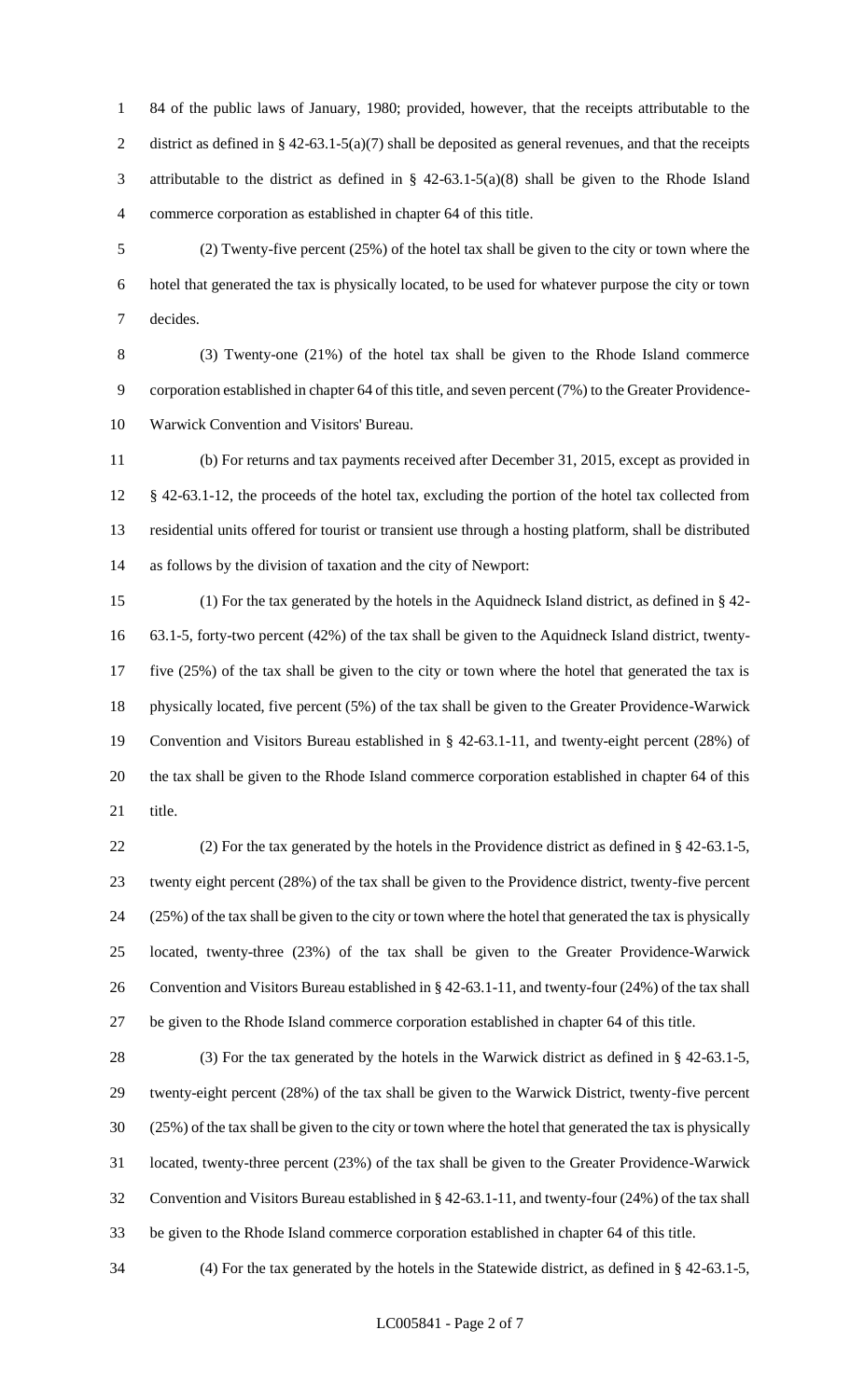twenty-five percent (25%) of the tax shall be given to the city or town where the hotel that generated the tax is physically located, five percent (5%) of the tax shall be given to the Greater Providence- Warwick Convention and Visitors Bureau established in § 42-63.1-11, and seventy percent (70%) of the tax shall be given to the Rhode Island commerce corporation established in chapter 64 of this title.

 (5) With respect to the tax generated by hotels in districts other than those set forth in subsections (b)(1) through (b)(4) of this section, forty-two percent (42%) of the tax shall be given to the regional tourism district, as defined in § 42-63.1-5, wherein the hotel is located, twenty-five percent (25%) of the tax shall be given to the city or town where the hotel that generated the tax is physically located, five percent (5%) of the tax shall be given to the Greater Providence-Warwick Convention and Visitors Bureau established in § 42-63.1-11, and twenty-eight (28%) of the tax shall be given to the Rhode Island commerce corporation established in chapter 64 of this title.

 (c) For returns and tax payments received before July 1, 2019, the proceeds of the hotel tax collected from residential units offered for tourist or transient use through a hosting platform shall be distributed as follows by the division of taxation and the city of Newport: twenty-five percent (25%) of the tax shall be given to the city or town where the residential unit that generated the tax is physically located, and seventy-five percent (75%) of the tax shall be given to the Rhode Island commerce corporation established in chapter 64 of this title.

 (d) The Rhode Island commerce corporation shall be required in each fiscal year to spend on the promotion and marketing of Rhode Island as a destination for tourists or businesses an amount of money of no less than the total proceeds of the hotel tax it receives pursuant to this chapter for the fiscal year.

 (e) Notwithstanding the foregoing provisions of this section, for returns and tax payments received on or after July 1, 2016, and on or before June 30, 2017, except as provided in § 42-63.1- 12, the proceeds of the hotel tax, excluding the portion of the hotel tax collected from residential units offered for tourist or transient use through a hosting platform, shall be distributed in 27 accordance with the distribution percentages established in subsections (a)(1) through (a)(3) of this section by the division of taxation and the city of Newport.

 (f) For returns and tax payments received on or after July 1, 2018, except as provided in § 42-63.1-12, the proceeds of the hotel tax, excluding the portion of the hotel tax collected from residential units offered for tourist or transient use through a hosting platform, shall be distributed as follows by the division of taxation and the city of Newport:

 (1) For the tax generated by the hotels in the Aquidneck Island district, as defined in § 42- 63.1-5, forty-five percent (45%) of the tax shall be given to the Aquidneck Island district, twenty-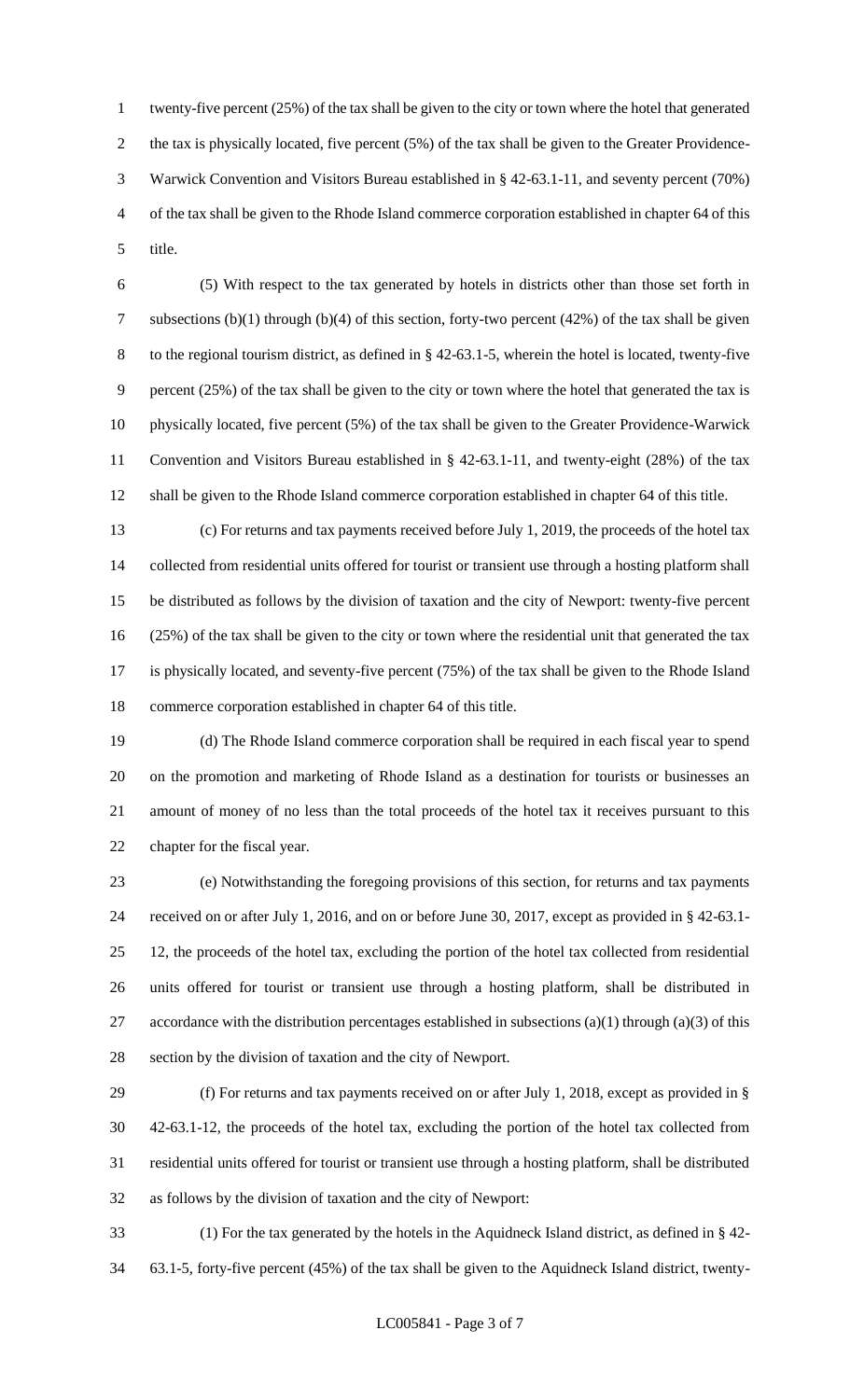five (25%) of the tax shall be given to the city or town where the hotel that generated the tax is physically located, five percent (5%) of the tax shall be given to the Greater Providence-Warwick Convention and Visitors Bureau established in § 42-63.1-11, and twenty-five percent (25%) of the tax shall be given to the Rhode Island commerce corporation established in chapter 64 of this title. (2) For the tax generated by the hotels in the Providence district as defined in § 42-63.1-5, thirty percent (30%) of the tax shall be given to the Providence district, twenty-five percent (25%) of the tax shall be given to the city or town where the hotel that generated the tax is physically located, twenty-four (24%) of the tax shall be given to the Greater Providence-Warwick Convention and Visitors Bureau established in § 42-63.1-11, and twenty-one (21%) of the tax shall be given to the Rhode Island commerce corporation established in chapter 64 of this title.

 (3) For the tax generated by the hotels in the Warwick district as defined in § 42-63.1-5, thirty percent (30%) of the tax shall be given to the Warwick District, twenty-five percent (25%) of the tax shall be given to the city or town where the hotel that generated the tax is physically located, twenty-four percent (24%) of the tax shall be given to the Greater Providence-Warwick Convention and Visitors Bureau established in § 42-63.1-11, and twenty-one (21%) of the tax shall be given to the Rhode Island commerce corporation established in chapter 64 of this title.

 (4) For the tax generated by the hotels in the Statewide district, as defined in § 42-63.1-5, twenty-five percent (25%) of the tax shall be given to the city or town where the hotel that generated the tax is physically located, five percent (5%) of the tax shall be given to the Greater Providence- Warwick Convention and Visitors Bureau established in § 42-63.1-11, and seventy percent (70%) of the tax shall be given to the Rhode Island commerce corporation established in chapter 64 of this title.

 (5) With respect to the tax generated by hotels in districts other than those set forth in subsections (b)(1) through (b)(4) of this section, forty-five percent (45%) of the tax shall be given to the regional tourism district, as defined in § 42-63.1-5, wherein the hotel is located, twenty-five percent (25%) of the tax shall be given to the city or town where the hotel that generated the tax is physically located, five percent (5%) of the tax shall be given to the Greater Providence-Warwick Convention and Visitors Bureau established in § 42-63.1-11, and twenty-five (25%) of the tax shall be given to the Rhode Island commerce corporation established in chapter 64 of this title.

 (g) For returns and tax payments received on or after July 1, 2019, except as provided in § 42-63.1-12, the proceeds of the hotel tax, including the portion of the hotel tax collected from residential units offered for tourist or transient use through a hosting platform, shall be distributed as follows by the division of taxation and the city of Newport:

(1) For the tax generated in the Aquidneck Island district, as defined in § 42-63.1-5, forty-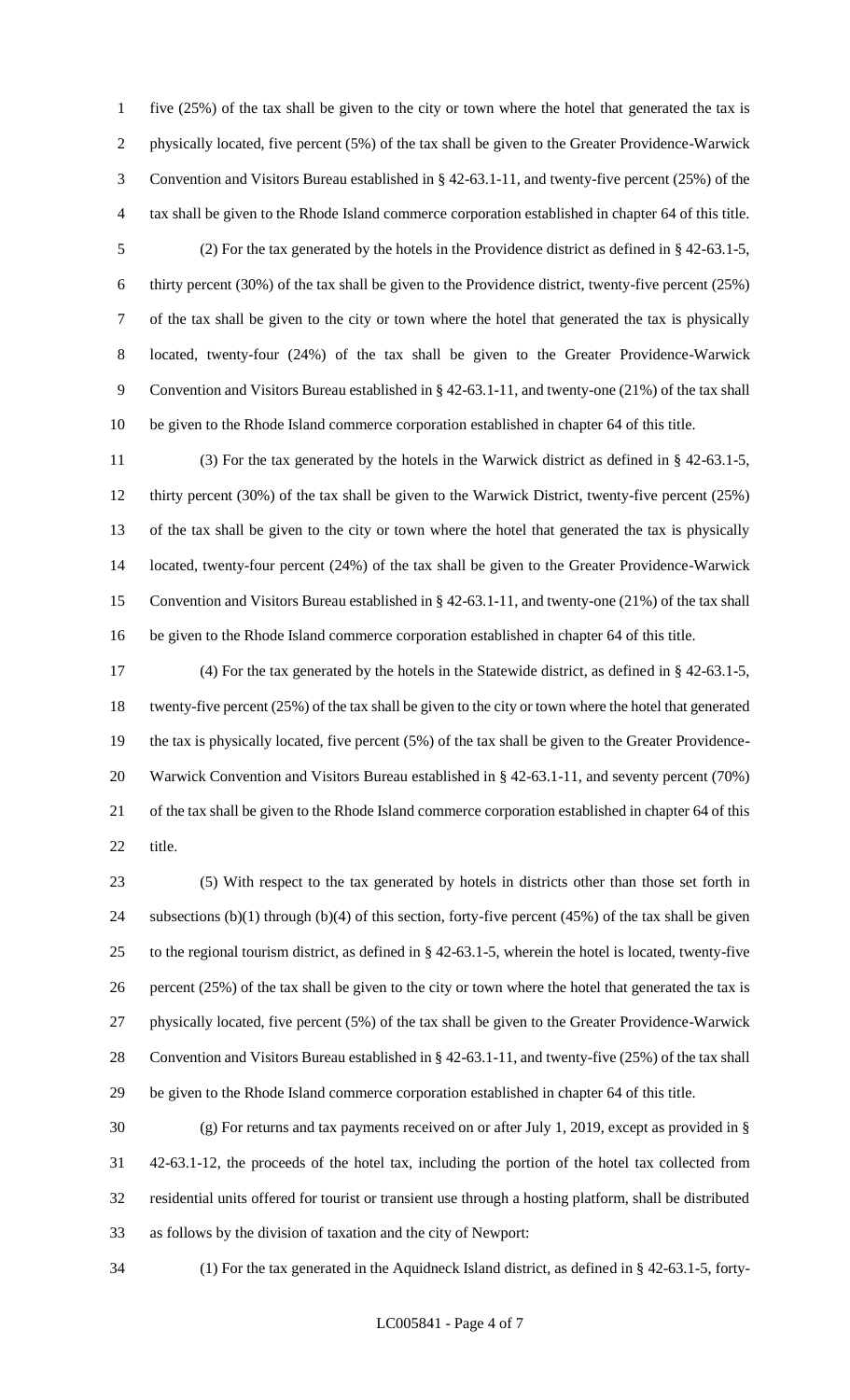five percent (45%) of the tax shall be given to the Aquidneck Island district, twenty-five percent (25%) of the tax shall be given to the city or town where the hotel or residential unit that generated the tax is physically located, five percent (5%) of the tax shall be given to the Greater Providence- Warwick Convention and Visitors Bureau established in § 42-63.1-11, and twenty-five percent (25%) of the tax shall be given to the Rhode Island commerce corporation established in chapter 64 of this title.

 (2) For the tax generated in the Providence district as defined in § 42-63.1-5, thirty percent (30%) of the tax shall be given to the Providence district, twenty-five percent (25%) of the tax shall be given to the city or town where the hotel or residential unit that generated the tax is physically located, twenty-four percent (24%) of the tax shall be given to the Greater Providence-Warwick Convention and Visitors Bureau established in § 42-63.1-11, and twenty-one percent (21%) of the tax shall be given to the Rhode Island commerce corporation established in chapter 64 of this title. (3) For the tax generated in the Warwick district as defined in § 42-63.1-5, thirty percent (30%) of the tax shall be given to the Warwick District, twenty-five percent (25%) of the tax shall be given to the city or town where the hotel or residential unit that generated the tax is physically located, twenty-four percent (24%) of the tax shall be given to the Greater Providence-Warwick Convention and Visitors Bureau established in § 42-63.1-11, and twenty-one percent (21%) of the tax shall be given to the Rhode Island commerce corporation established in chapter 64 of this title. (4) For the tax generated in the Statewide district, as defined in § 42-63.1-5, twenty-five percent (25%) of the tax shall be given to the city or town where the hotel or residential unit that generated the tax is physically located, five percent (5%) of the tax shall be given to the Greater Providence-Warwick Convention and Visitors Bureau established in § 42-63.1-11, and seventy percent (70%) of the tax shall be given to the Rhode Island commerce corporation established in chapter 64 of this title.

 (5) With respect to the tax generated in districts other than those set forth in subsections 26 (g)(1) through (g)(4) of this section, forty-five percent (45%) of the tax shall be given to the regional tourism district, as defined in § 42-63.1-5, wherein the hotel or residential unit is located, twenty- five percent (25%) of the tax shall be given to the city or town where the hotel or residential unit that generated the tax is physically located, five percent (5%) of the tax shall be given to the Greater Providence-Warwick Convention and Visitors Bureau established in § 42-63.1-11, and twenty-five percent (25%) of the tax shall be given to the Rhode Island commerce corporation established in chapter 64 of this title.

 (h) For returns and tax payments received on or after July 1, 2022, except as provided in § 34 42-63.1-12, the proceeds of the hotel tax, including the portion of the hotel tax collected from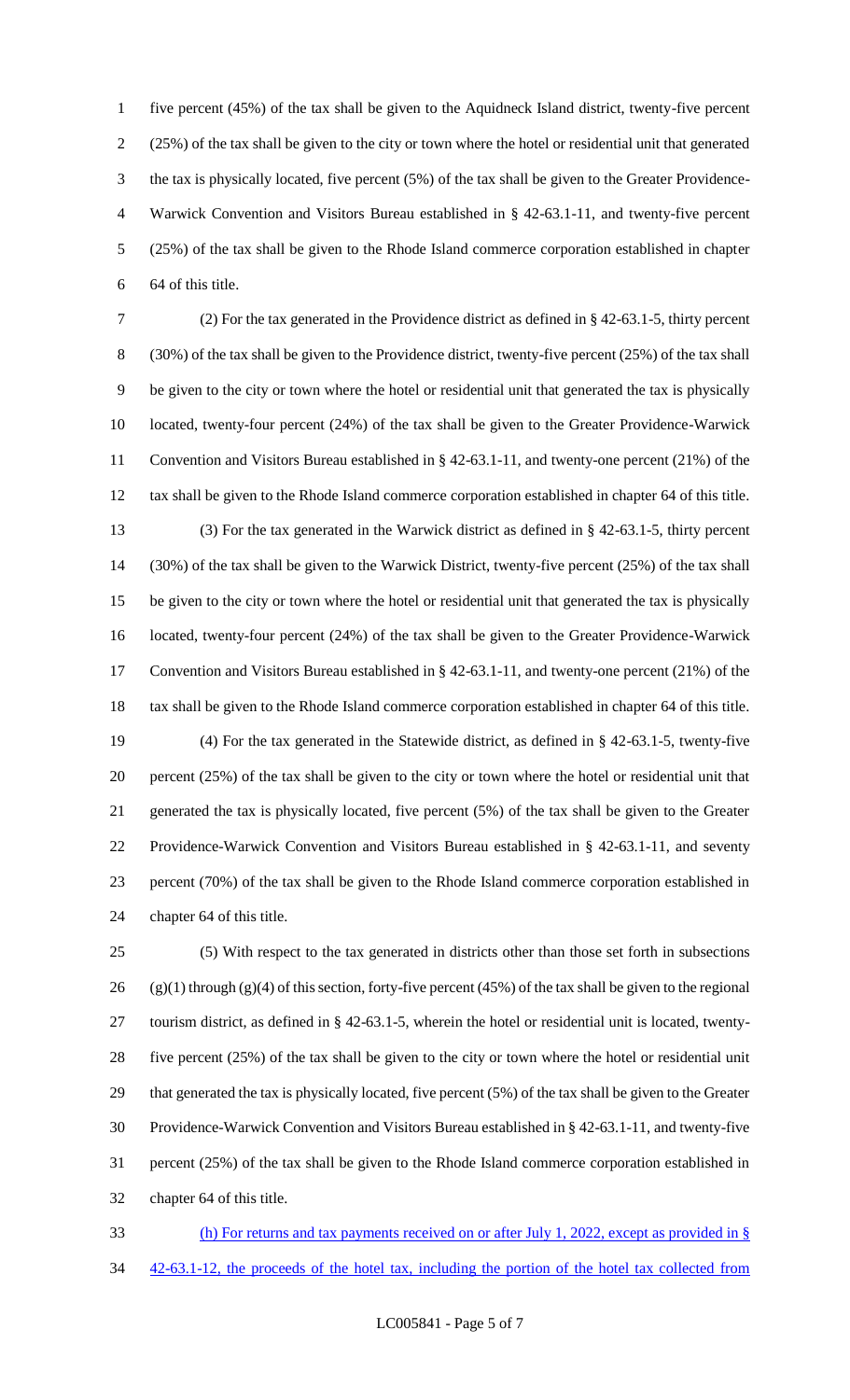1 residential units offered for tourist or transient use through a hosting platform, shall be distributed

2 as follows by the division of taxation and the city of Newport:

3 (1) For the tax generated in the Aquidneck Island district, as defined in § 42-63.1-5, forty-4 five percent (45%) of the tax shall be given to the Aquidneck Island district, thirty percent (30%) 5 of the tax shall be given to the city or town where the hotel or residential unit that generated the tax 6 is physically located, and twenty-five percent (25%) of the tax shall be given to the Rhode Island 7 commerce corporation established in chapter 64 of this title. 8 (2) For the tax generated in the Providence district as defined in § 42-63.1-5, thirty percent 9 (30%) of the tax shall be given to the Providence district, twenty-five percent (25%) of the tax shall 10 be given to the city or town where the hotel or residential unit that generated the tax is physically 11 located, twenty-four percent (24%) of the tax shall be given to the Greater Providence-Warwick 12 Convention and Visitors Bureau established in § 42-63.1-11, and twenty-one percent (21%) of the 13 tax shall be given to the Rhode Island commerce corporation established in chapter 64 of this title. 14 (3) For the tax generated in the Warwick district as defined in § 42-63.1-5, forty-five 15 percent (45%) of the tax shall be given to the Warwick district, thirty percent (30%) of the tax shall 16 be given to the city or town where the hotel or residential unit that generated the tax is physically 17 located, and twenty-five percent (25%) of the tax shall be given to the Rhode Island commerce 18 corporation established in chapter 64 of this title. 19 (4) For the tax generated in the statewide district, as defined in § 42-63.1-5, thirty percent 20 (30%) of the tax shall be given to the city or town where the hotel or residential unit that generated 21 the tax is physically located, and seventy percent (70%) of the tax shall be given to the Rhode Island 22 commerce corporation established in chapter 64 of this title. 23 (5) With respect to the tax generated in districts other than those set forth in subsections 24 (h)(1) through (h)(4) of this section, forty-five percent (45%) of the tax shall be given to the regional 25 tourism district, as defined in § 42-63.1-5, wherein the hotel or residential unit is located, thirty 26 percent (30%) of the tax shall be given to the city or town where the hotel or residential unit that 27 generated the tax is physically located, and twenty-five percent (25%) of the tax shall be given to 28 the Rhode Island commerce corporation established in chapter 64 of this title. 29 SECTION 2. This act shall take effect upon passage.

======== LC005841 ========